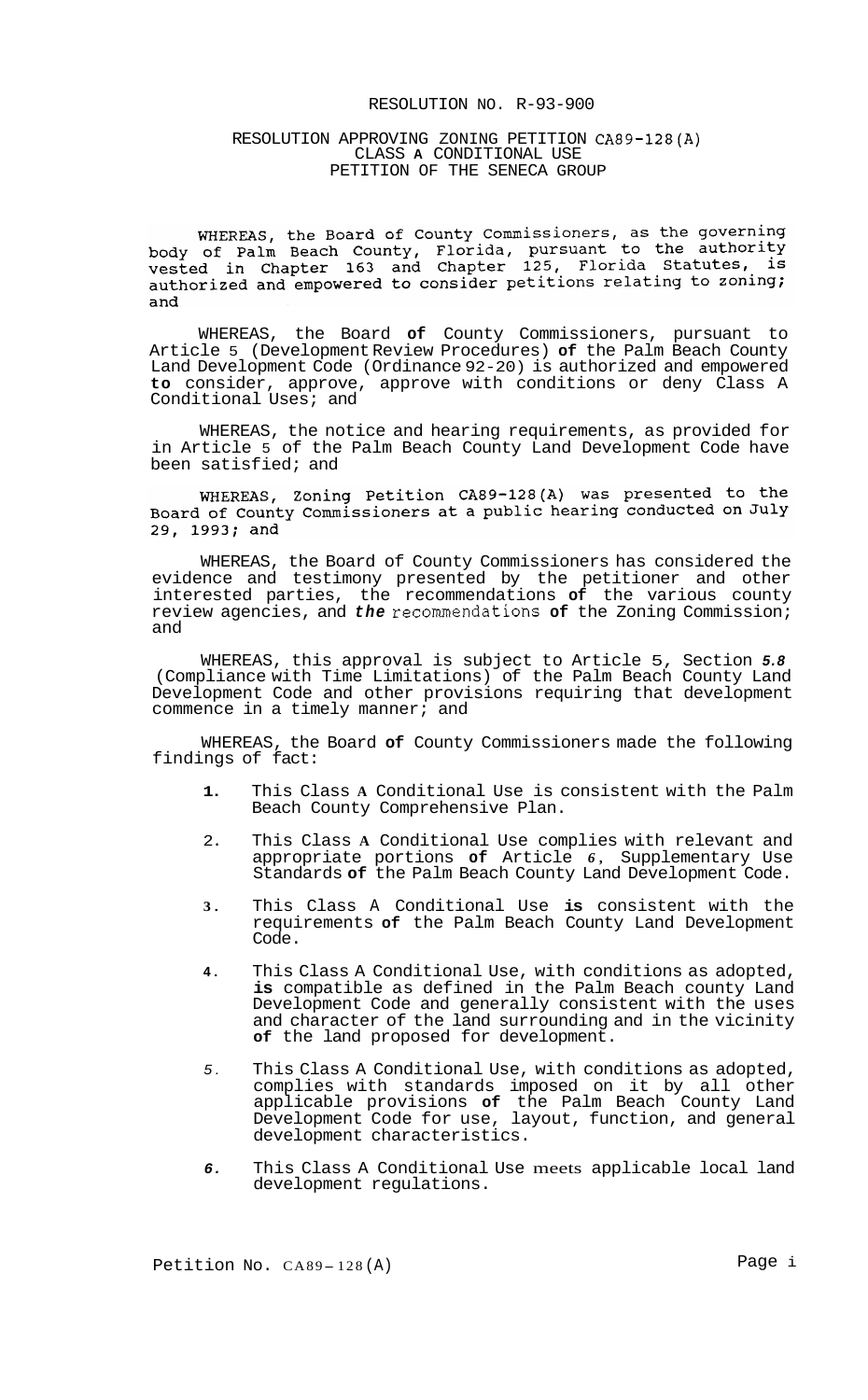- 7. This Class A Conditional Use, with conditions as adopted, minimizes adverse effects, including visual impact and intensity **of** the proposed use on adjacent lands.
- *8.* This Class A Conditional Use has a concurrency reservation and therefore complies with Art. **11,** Adequate Public Facility Standards.
- 9. This Class A Conditional Use, with conditions as adopted, minimizes environmental impacts, including but not limited to water, air, stormwater management, wildlife, vegetation, wetlands and the natural functioning of the environment.
- **10.** This Class A Conditional Use, with conditions as adopted, will result in logical, timely and orderly development patterns.

WHEREAS, Article **5** of the Palm Beach County Land Development Code requires that the action of the Board **of** County Commissioners be adopted by resolution.

NOW, THEREFORE, BE IT RESOLVED BY THE BOARD **OF** COUNTY COMMISSIONERS OF PALM BEACH COUNTY, FLORIDA, that Zoning Petition CA89-128(A), the petition of THE SENECA GROUP, by: KIERAN KILDAY, AGENT for **a** CLASS A CONDITIONAL USE allowing a BUILDING SUPPLIES, WHOLESALE in the General Commercial (CG) Zoning District, on a parcel **of** land legally described in EXHIBIT A, attached hereto and made a part hereof, and generally located as shown on **a** vicinity sketch as indicated in EXHIBIT B, attached hereto and made **a** part hereof, was approved **on** July 29, 1993, subject to the conditions of approval described in EXHIBIT **C,** attached hereto and made **a** part hereof.

Commissioner Newel1 moved for the approval **of** the Resolution.

The motion was seconded by Commissioner **Foster** and, upon **being** put to a vote, the vote **was** as follows:

| Mary McCarty, Chair | $- -$ Aye  |
|---------------------|------------|
| Burt Aaronson       | $= -$ Ave  |
| Ken Foster          | $-$ Aye    |
| Maude Ford Lee      | $-$ Absent |
| Karen T. Marcus     | $- -$ Ave  |
| Warren Newell       | $=$ $Ave$  |
| Carol A. Roberts    | $-$ Aye    |
|                     |            |

The Chair thereupon declared that the resolution was duly passed and adopted this 29th day of July, 1993.

APPROVED AS **TO FORM**  AND LEGAL SUFFICIENCY

 $BY:$ DEEU

**PALM** BEACH COUNTY, FLORIDA BY **ITS** BOARD OF COUNTY

COMMISSIONERS

Petition *No.* CA89-128(A) **Page 2**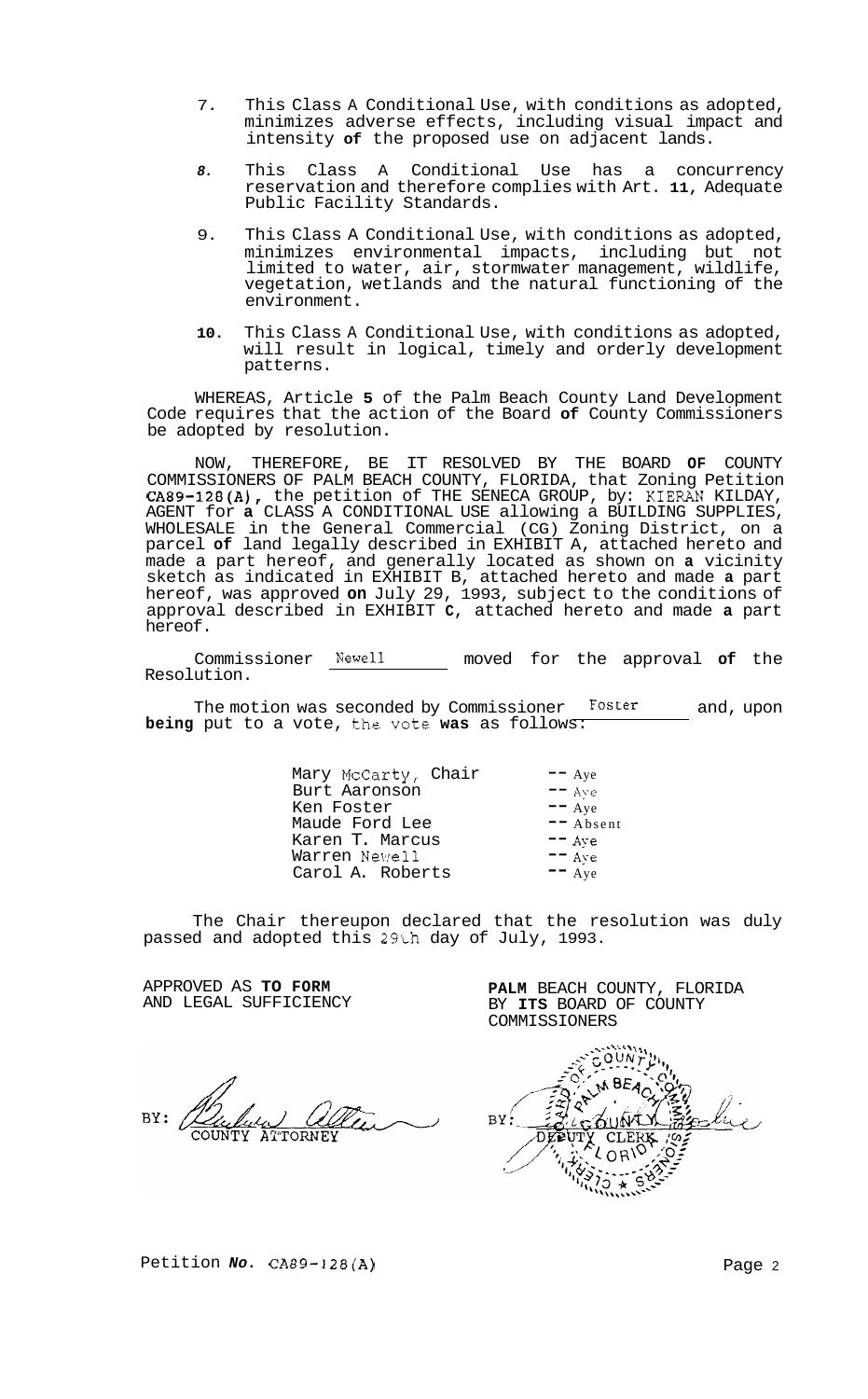#### EXHIBIT **A**

#### LEGAL DESCRIPTION

 $\mathbf{r}$ 

**THE** SOUTH 230.00 FEET OF THE FOLLOWING DESCRIBED PARCELS OF LAND; SAID SOUTH 230.00 FEET **IS** AS MEASURED AT RIGHT AtIGLES TO THE SOUTH LINE OF PARCEL **"C"** AS HEREINAFTER DESCRIBED:

#### PARCEL "A"

NORTH ONE-QUARTER (N 174) OF THE SOUTHWEST QUARTER (SW 174) OF THE NORTHWEST<br>QUARTER (NW 174<sup>)</sup>, OF THE NORTHEAST QUARTER (NE 174), OF SECTION TWENTY-FIVE<br>(25), TOHNSHIP FORTY-FOUR (44) SOUTH, RANGE FORTY-TWO <mark>(42)</mark> EAST, WAY OF STATE ROAD 802 AS SET FORTH IN OFFICIAL RECORD BOOK 442, PAGE 236, AND EXCEPTING THE WEST 53.00 FEET AS RIGHT OF HAY FOR MILITARY TRAIL (STATE ROAD **809).** 

#### PARCEL "B"

THE SOUTH ONE-HALF *(S 1/21 Of THE NORTH ONE-HALF (N 1/2)* OF THE SOUTHWEST QUARTER (SH 1/4) OF THE NORTHWEST QUARTER (NW 1/4), OF THE NORTHEAST QUARTER (NE **1/4),** OF SECTION TWENTY- FIVE (2.51, TOHNSHIP FORTY-FOUR **(44)**  SOUTH, RXNGE FORTY-TWO **(42)** EAST, EXCEPTING THE VEST 53.00 FEET **AS** RIGHT OF HAY FOR MILITARY TRAIL (STATE ROAD **809).** 

#### PARCEL "C"

ONE-HALF (S 1/2) OF THE SOUTHWEST ONE-QUARTER (SW 1/4) OF THE THE NORTHEAST ONE-QUARTER (NE 1/4)<br>OF SECTION TWENTY-FIVE (25)<mark>,</mark> TOHNSHIP FORTY-FOUR (44) SOUTH, RANGE FORTY-TWO (42) EAST, PALM BEACH COUNTY, FLORIDA, EXCEPTING THE WEST 53.00 FEET AS RIGHT OF YAY **FOR** MiLITX2Y TRXiL (STA?e ROAD *809).* 

CONTAINING: 3.235 ACKES

SUBJECT TO RESTRICTIONS, RESESVATIONS AND EASEMENTS OF RECORD; APPLICABLE ZOtlING ORDINANCES ANL) TAXES SUBSEQUENT TO DECEHBER *2* 1, 15185.

 $\pmb{\cdot}$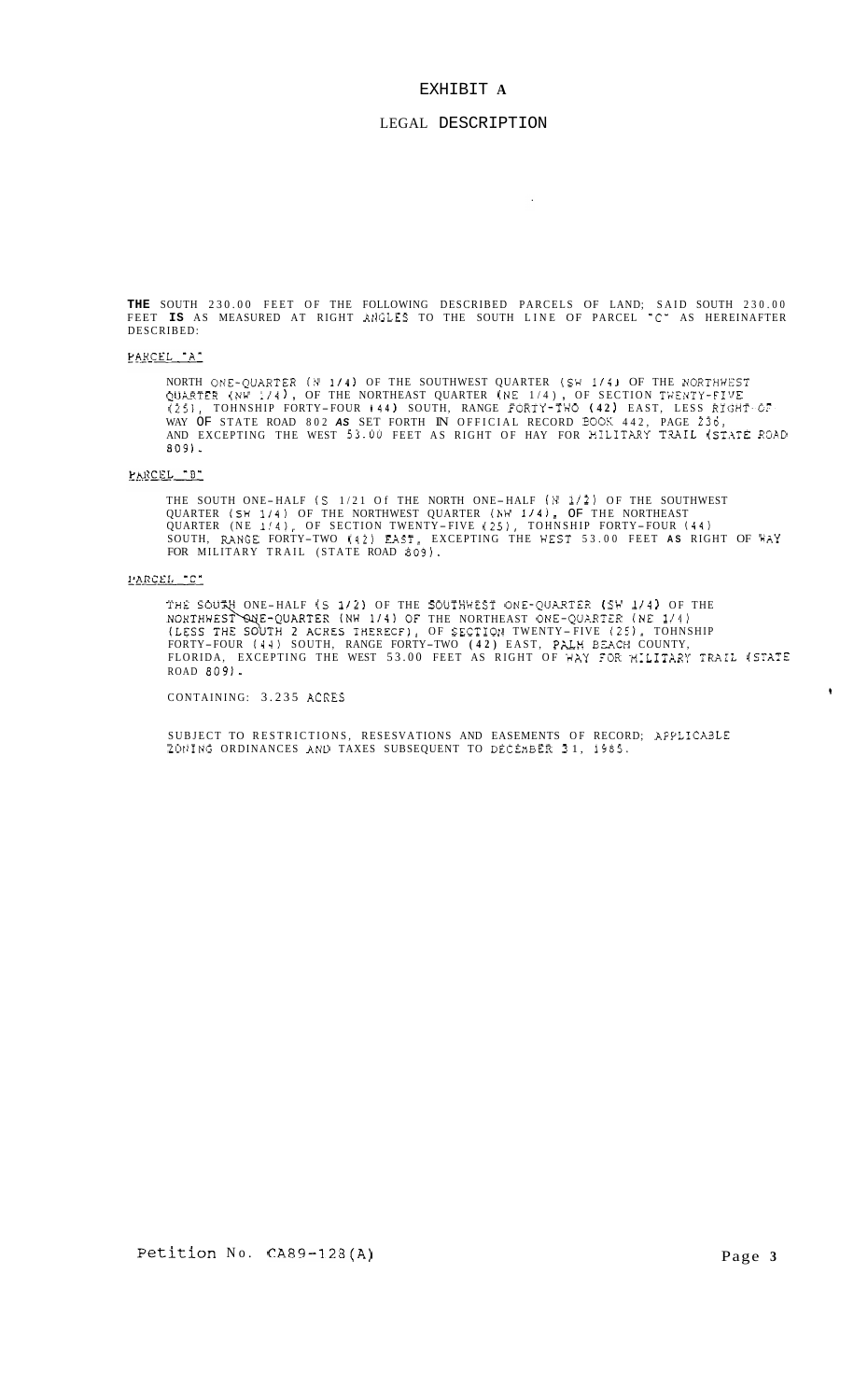# EXHIBIT B

# VICINITY SKETCH



**Petition** No. **CA89-128(A)**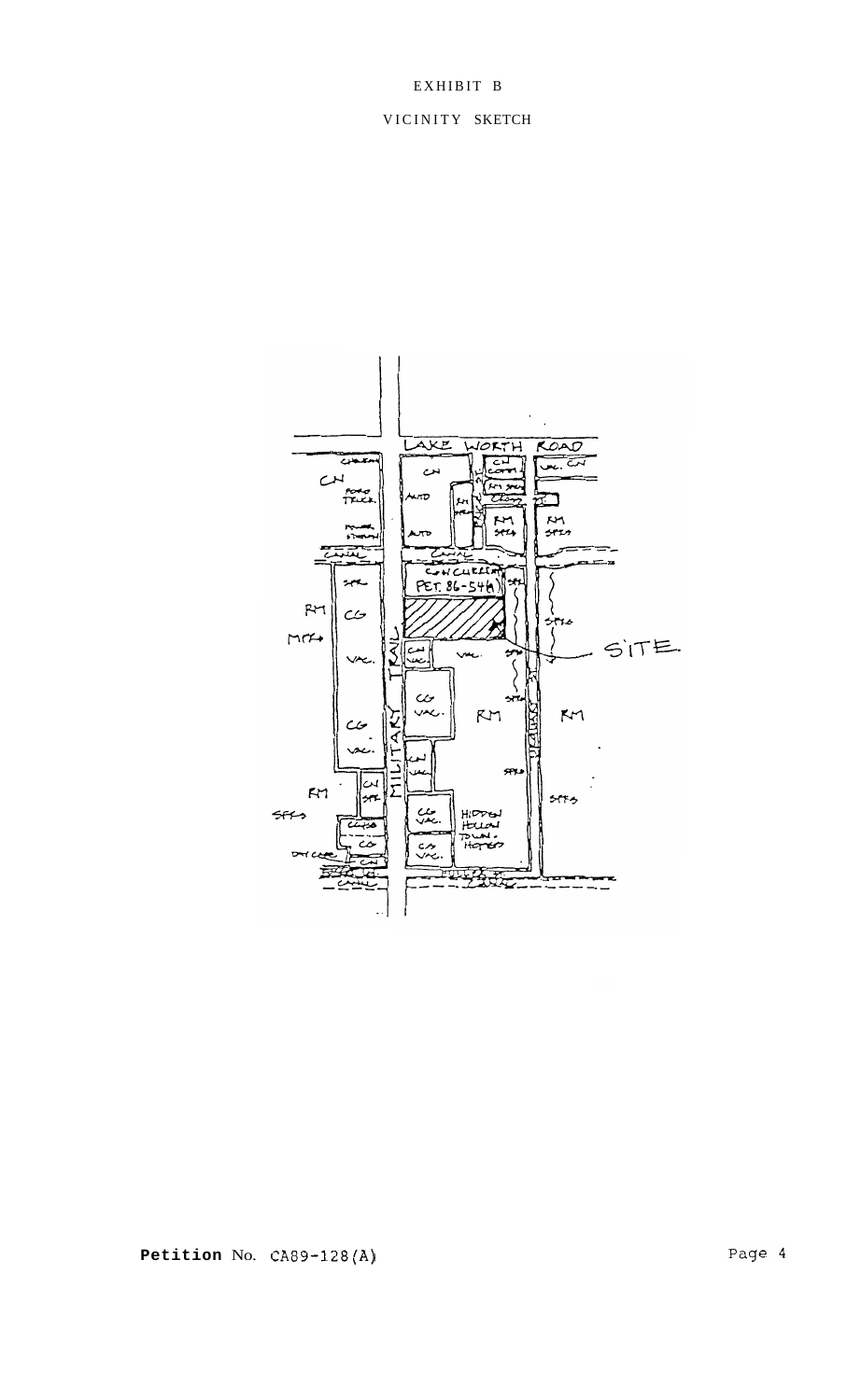### **EXHIBIT** C **CONDITIONS** OF APPROVAL

- **A.** GENERAL
	- **1.** Approval of Zoning Petition **CA89-128(A)** shall revoke the previous approval to allow a planned commercial development consisting exclusively **of** *2* self storage facility, Zoning Petition 89- 128, Resolution R-90-1292 and the previous approval to allow an office/warehouse combinations Zoning Petition 86-54, Resolution  $R-86-1373$ . (ZONING)
	- 2. To insure that the intensity **of** the deve1opme:lt as approved will not increase without further **Iublic** hearing, except as allowed by code, use of the sl.bject site shall be limited to a 30,000 square foot bu:.lding supply, wholesale. Additional square footage may be obtained pursuant to Section 5.4. E. **13** (Minor Deviat:.ons) . (ZONING)
	- **3.** Prior to site plan certification by the Development Review Committee, the petitioner shall revise the site plan to indicate:
		- a. conformance to minimum Landscape Code requirements and all landscape/vegetation preservation conditions of approval;
		- **b.** eliminate and relocate bay doors as necessiry *so*  that they are not located or oriented  $n \in \mathbf{x}^{\mathbf{t}}$  to residential lands; and,
		- c. indicate all landscape islands necessary for the preservation of all required native vegetation in **a**  manner and form acceptable to the Zoning Division. (ZONING)

# **B.** LANDSCAPE

- **1. To** insure buffering for adjoining uses, all trees required to be planted on site by this approval shall meet the following minimum standards at installation:
	- a. Tree height: fourteen **(14)** feet.
	- b. Trunk diameter: 3.5 inches measured **4.5** feet above grade.
	- c. Canopy diameter: seven (7) feet. Diameter shall be determined by the average canopy radius at 3 points measured from the trunk to the outermost branch tip. Each radius shall measure at least **3.5**  feet in length. (ZONING)
- 2. To insure buffering for adjoining uses, landscaping within the required buffer along the north east and south property lines from the rear of the primary structure shall be upgraded to include:
	- a. **A six** (6) **foot** high opaque concrete wal:.. The exterior side **of** the wall shall be given a **1** inished architectural treatment which is compatiole and harmonious with abutting development;
	- **b.** One **(1)** native canopy tree planted every twenty (20) feet on center;
	- *C.* One **(1)** native palm trees for each thirty **(30)**  linear feet of frontage. A group of three or more palm trees may supersede the requiremen.: for **a**  native canopy tree in that location; and,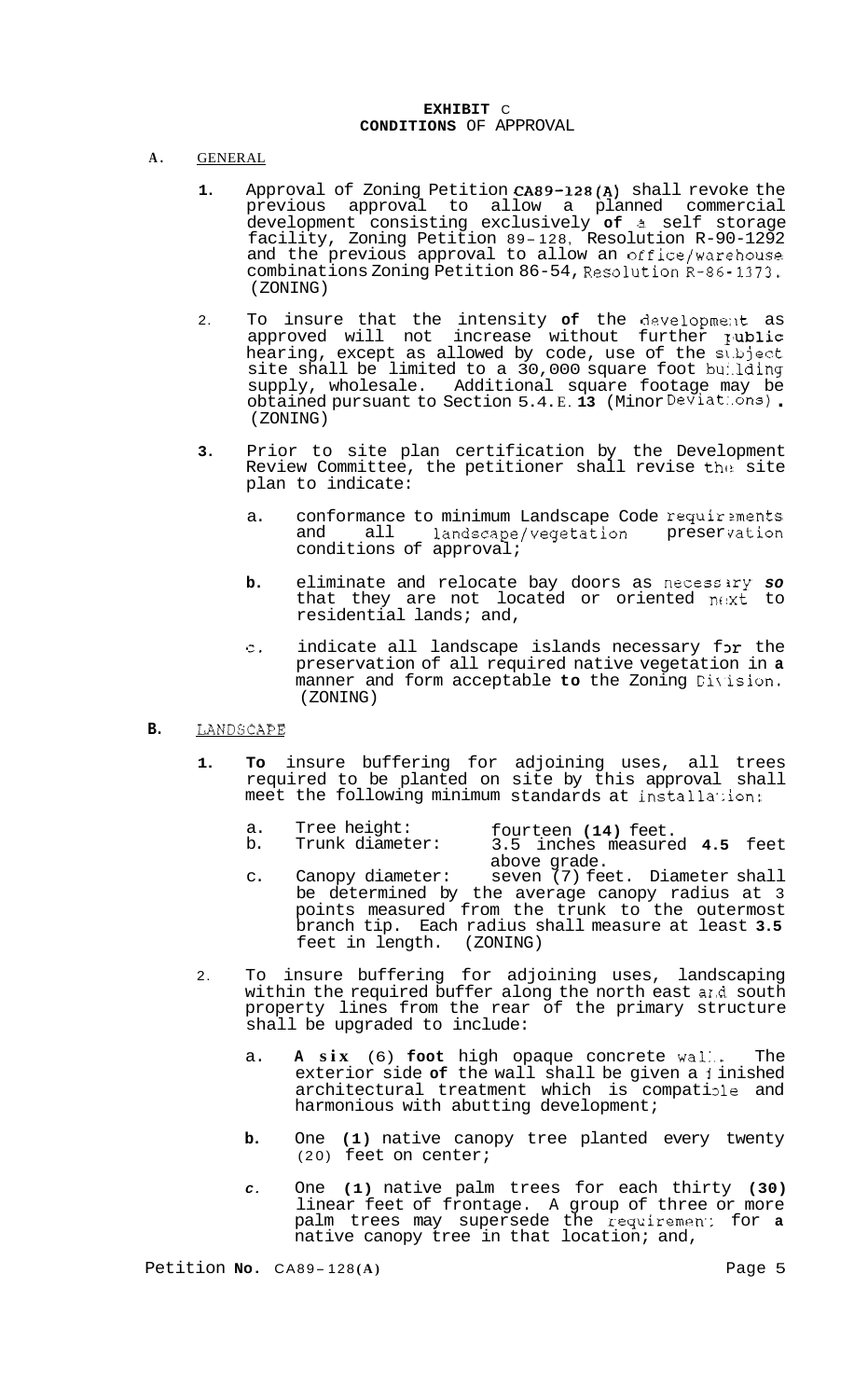d. Thirty **(30)** inch high shrub or hedge material spaced twenty-four (24) inches on cente: at installation planted along the exterior side cf the required wall.

The required buffer along the east property line  $sh$  11 be placed<sup>-</sup>along the west line of the drainage facility along the east property line (ZONING)

### C. ENVIRONMENTAL RESOURCES MANAGEMENT

1. Secondary containment for stored Regulated Substances (fuels, oils and other hazardous chemicals) is reql.ired. The Department of Environmental Resources Management is willing to provide guidance on appropriate protactive measures. (BUILDING  $/$ ERM) (BUILDING / ERM)

## D. HEALTH

- **1.** Sewer service is available to the property. Therefore, no septic tank shall be permitted on this site. **All**  existing onsite sewage disposal systems must be abandoned in accordance with Chapter **10D-6,** FAC and Palm Beach County ECR-1.
- **2.** Water service is available to the property. Therzfore, no well shall be permitted on the site to provide potable water. **All** existing onsite potable water supply systems must be abandoned in accordance with Palm Beach County ECR-11. (HEALTH)

## **E.** ENGINEERING

- *1. The* property owner shall pay a Fair Share Fee in the amount and manner required by the "Fair Share Contribution for Road Improvements Ordinance" as it presently exists or as it may from time **to** time be amended. The Fair Share Fee for this project at tlle time **of** the Building Permit presently is **\$18,810.00 (34** ? trips **X** \$55.00 per trip) (IMPACT FEE COORDINATOR).
- *2.* Prior to approval of the site plan by the Deve:.opment Review Committee, the property owner shall record *2* cross access easement with the property owner to the north subject to approval by the County Engineer and the County Attorney's Office. (ENGINEERING/COUNTY ATTORNEY1

## F. LANDSCAPE WITHIN MEDIAN

**1.** Prior to issuance of a Building Permit, the petitioner shall apply to the Palm Beach County Engineer..ng and Public Works Department for a permit **to** landscipe all adjacent median(s) of all abutting rights-of-way. When permitted by Palm Beach County Department **of** Engineering and Public Works, landscaping shall consist of a minimum of one **(1)** fourteen **(14)** foot tall native tree for each thirty **(30)** linear feet of the adjacent media11 to be planted and appropriate ground cover. Trees may be planted singly or in clusters. All landscaping and maintenance shall be subject to the standards as set forth by the Palm Beach County Engineering and Public Works Department. All landscape material shall be selected for the following list:

Trees: Ground cover:

Laurel Oak Live Oak Slash Pine Sabal Palmetto

Wedilia Bahia **Grass** 

Petition No. **CA89-128(A)** Page *<sup>6</sup>*